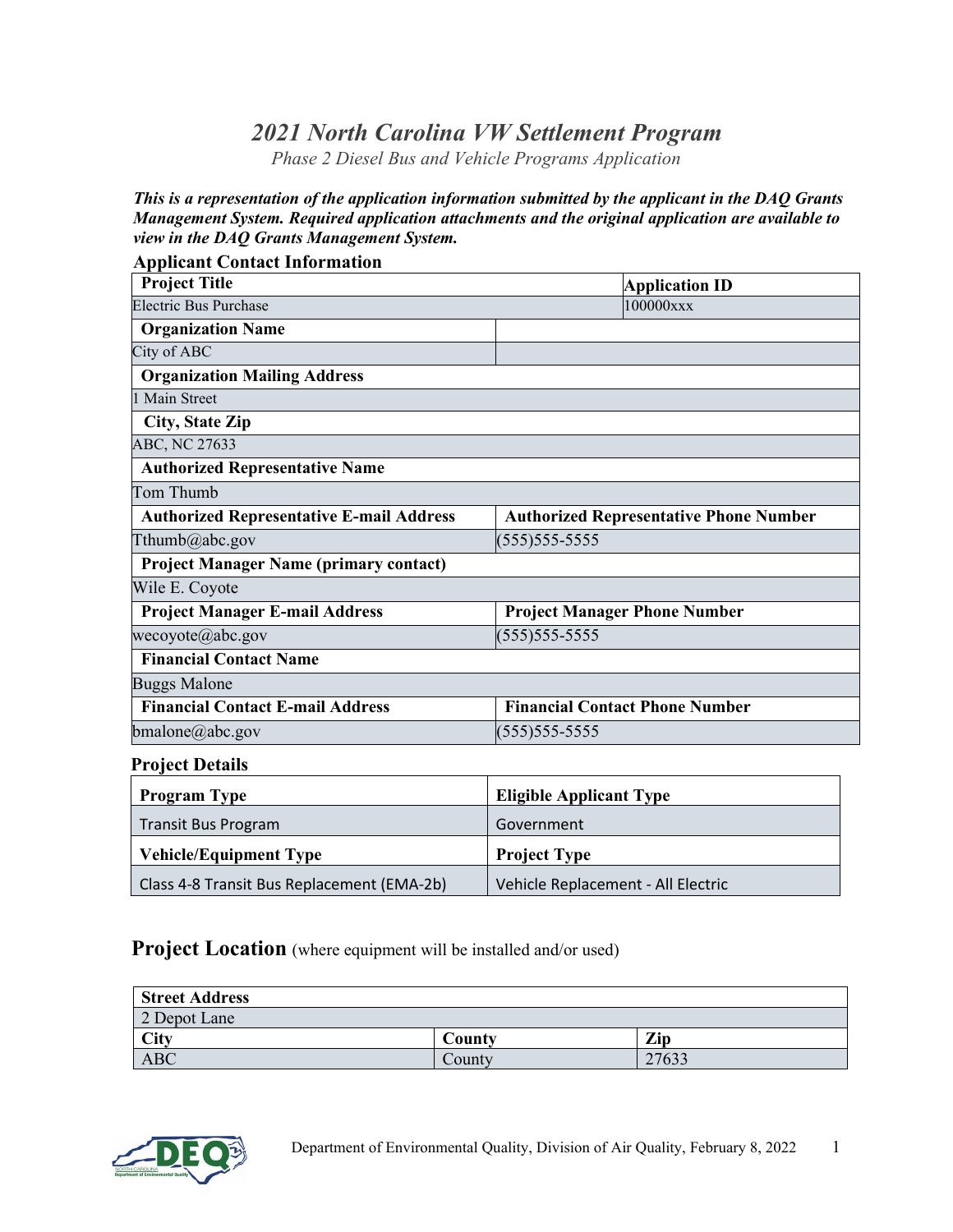#### **Project Details** (Questions 1-5 are required.)

1. Please provide a detailed description of the proposed project.

*The City of ABC (ABC Transit; formerly ABC Area Transit Authority) currently provides fixed route bus and paratransit (Demand Response) services for residents and visitors of the City and County of ABC. ABC Transit provides over 7.2 million annual fixed route trips and approximately 175,000 annual paratransit trips to the City and County residents as well as visitors(the highest among our peers systems in the state of North Carolina). Additionally, we provide special bus services to the University, the University Hospital, VA Hospital, and to the local county fair. We have managed to deliver all these services with 70 buses and 46 vans and our plan is to replace 3 of the current 18 diesel buses that have passed their useful life with three total electric units. Two of these electric buses are to be purchased used grant funds obtained from the Federal Transit Administration. We are therefore applying for funding from the VW grant funds for the third electric bus. The requested amount is noted below and elsewhere in the application.* 

*As noted above, the City of ABC currently has federal grant funds (5339C) and local matching funds in the amount of \$4.5 million dollars to purchase three electric buses. The total cost of each bus including the delivery and spare parts is \$1,250,325.00. We have collaborated with the local utility to build a new electric power transmission infrastructure capable of supporting 6 or more buses at the approximate cost of \$500,000.00. Our budget also included the cost of required infrastructure, in-house building retrofits, purchase of related electric bus equipment including tools and training, at an additional cost of \$450,000.00, bringing the total budget for the entire project at \$4,700,975. Unfortunately, we currently have 4.5 million; enough to buy two electric buses including building the required infrastructure, and a balance of \$200,975. Therefore, we are requesting approximately \$200,975 from the VW grant program to add to the balance in order to purchase the third electric bus with delivery and spare parts costs.* 

*A major difference between us and our transit partners in North Carolina is that many of our routes run on 15 and 30 minutes headways with no break during the off-peak period and in the process, add more miles to our vehicles than other transit partners whose services are reduced during midday or off-peak. Thus, our vehicles have to be replaced sooner. Currently 18 out of 60 diesel buses have passed their useful life and must be replaced. And mindful of the new concerns about the effect of diesel emissions on the environment, we are determined to replace these vehicles with zero emission electric buses.*

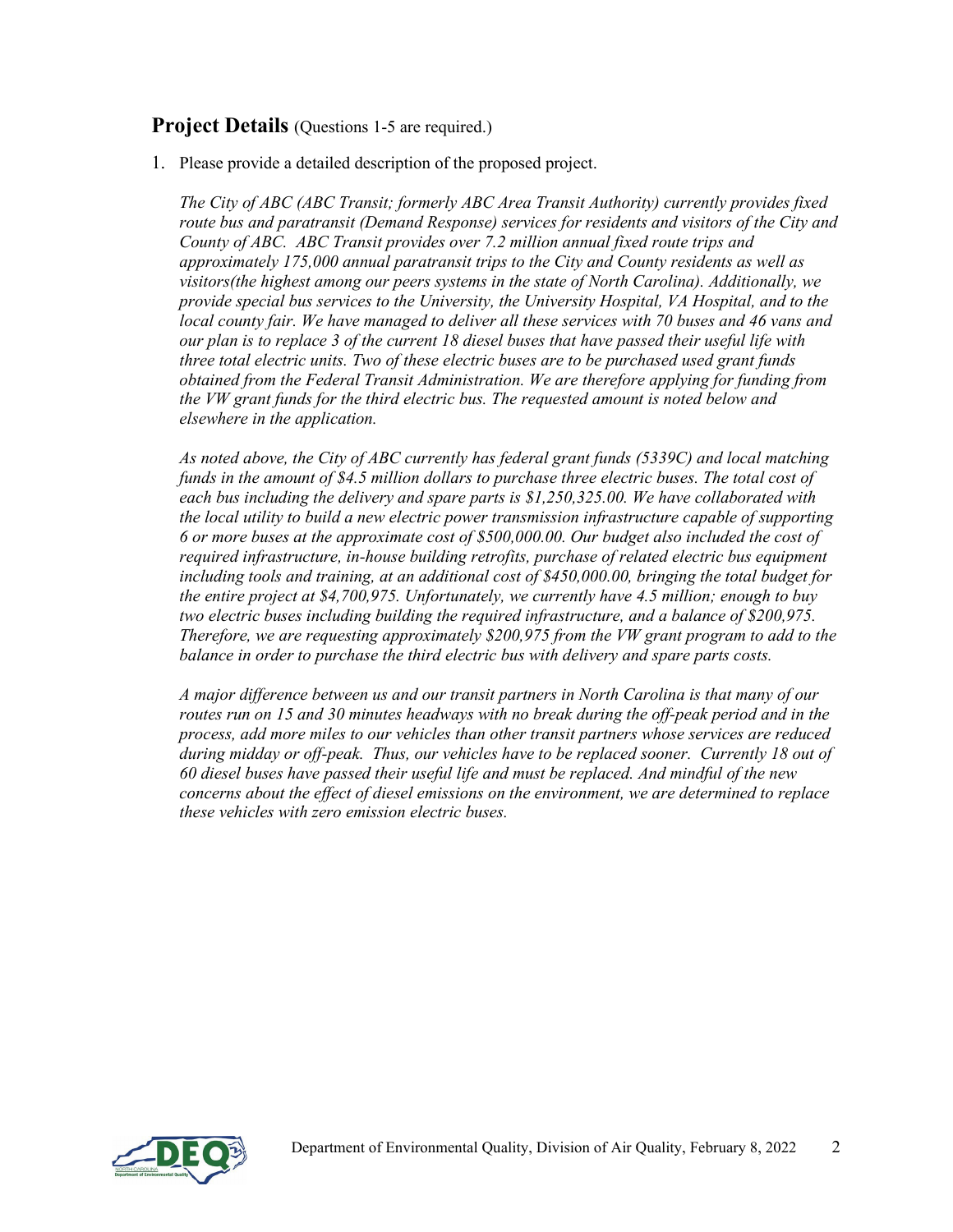2. Explain how this request fits into North Carolina's Beneficiary Mitigation Plan.

*The City of ABC adopted a resolution endorsing the development of a fundable action plan towards a road map to carbon neutrality in City operations by 2040. This action would results in significant improvement of the City and the State's carbon footprints by reducing emissions from our diesel vehicles and helping with the sustainability of our environment while providing cleaner air and health benefits for the people of ABC and the State. The replacement of 3 older diesel buses with newer electric buses, is consistent with several of such local and regional plans to improve public transportation while lowering impacts to the environment. These plans include the ABC Metropolitan Planning Organization (ABC-MPO) Metropolitan Transportation Plan (MTP), the North Carolina State Transportation Improvement Program (STIP), and the ABC City-County Greenhouse Gas Emissions Inventory and Local Action Plan. The ABC MPO MTP, adopted by the ABC MPO Board on March 1, 2021, identifies the transportation priorities that ensures air quality attainment.*

3. What is the likelihood that the project will incentivize future indirect NOx and other emission reductions? That is, will this be the beginning or continuation of a transition of the fleet to an alternative fuel or electricity? If so, please provide details.

*The purchase of these electric buses is in line with the City's commitment to reduce NOx, VOC, CO and PM2.5 emissions in order to effect our air quality and improve the health of its citizens. To achieve this goal the City intends to replace all fleet of trucks and buses currently powered by fossil fuels with electric units or with the cleanest possible technology available by the year 2040. In furtherance of this goal, ABC Transit now has a vehicle replacement plan starting with the initial 3 and achieving total fleet replacement by 2030. We are mindful of the condition of our environment today, and are in tune with the national wave to conserve and protect this environment. We therefore desire to switch from using diesel fuels to alternative, less or zero emission form of fuel. Previous CMAQ analyses by staff and those from electric bus companies have confirmed that this program could decrease emissions and significantly contribute to air quality attainment or maintenance of NAAQS.*

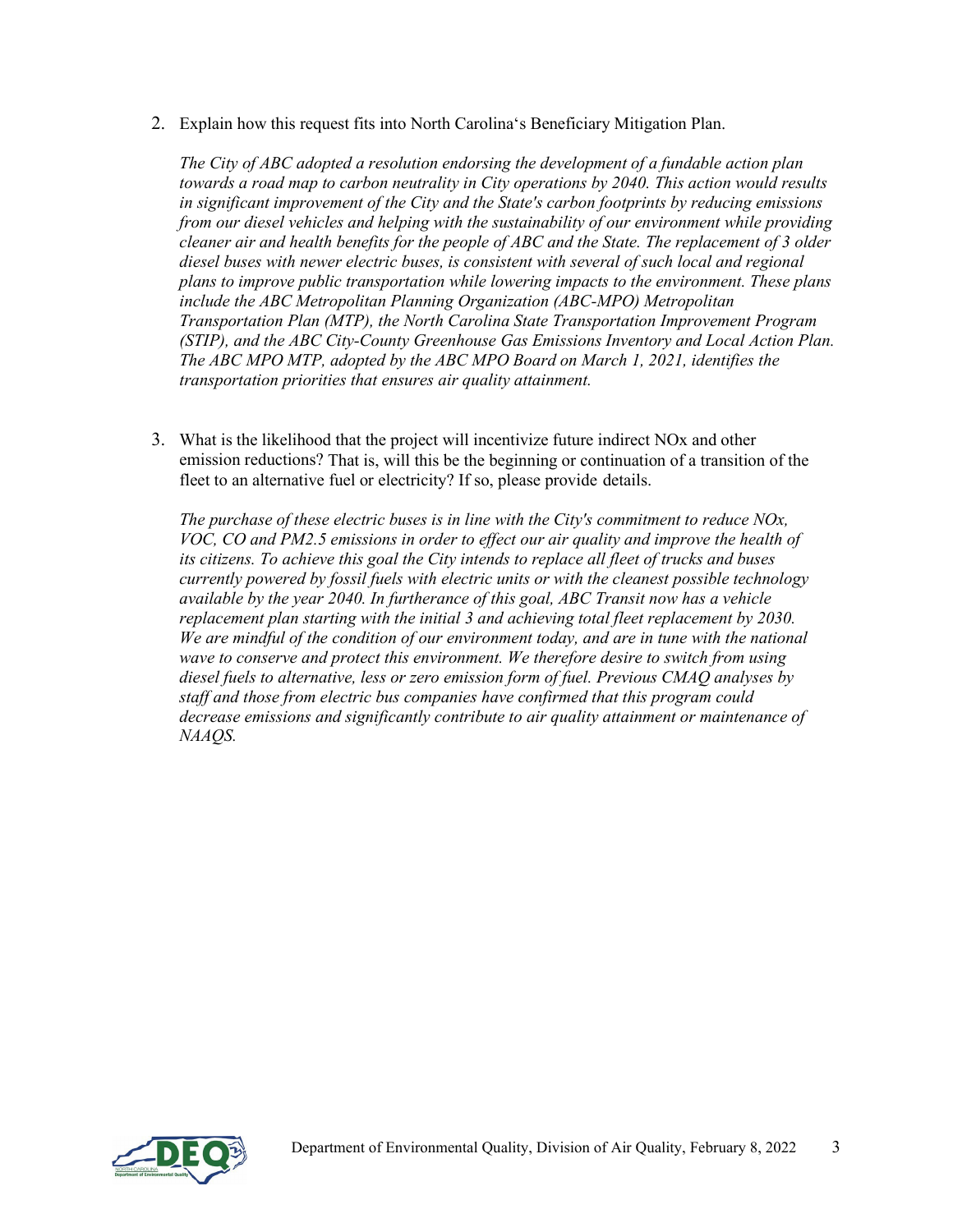4. Are there any societal co-benefits of the project? Are there any "sensitive" populations including, but not limited to asthmatics, children, or the elderly that are likely to be directly benefited by the project?

*ABC Transit is currently delivering efficient, effective and reliable transit service to residents and visitors of ABC especially, non-vehicle owners, children, the disabled and people with respiratory issues who would breath easier around these electric buses. Our current fixed route ridership per hour averages more than 38 passengers and 25,000 passenger trips per day. This performance out-paces all of our peers in North Carolina and also several others peer systems in the nation. More elderly children and transit dependent riders would not only have continued transit service but would be riding on sustainable carbon-free transportation units.*

5. Project Feasibility: Provide a description of how you as the applicant have the necessary technical, managerial, procurement, and financial capability and experience to execute on your proposed project.

*City of ABC currently has 3 staff persons with several years of grant management exposure or experience who are responsible for all grant management and technical oversight of grant-related projects, contracts and asset management planning. These 3 individuals work with a team of other financial management staff in the City's Finance Department. These individuals constantly attend FTA sponsored workshops, webinars and conferences to update and upgrade their knowledge and skills related to federal grants and also stay abreast of FTA policies and procedures. We are therefore confident that we have the necessary technical, managerial and financial capability to execute the project.*

6. Use this space for any additional information that you believe will be helpful in evaluating the project. (Optional)

*Even though the goal of the initial electric bus purchase is for three buses, contract for the first two has already been awarded. This VW fund for a third bus is going to be on a separate track using a new bid and a new contract and not associated with the first two already on order. If this application is approved, we hope to go to bid and award the purchase of this single vehicle to the winner via a new contract. Breakdown of funding request:* 

*Total Project Cost:\$1,250,325 Request for new equipment, delivery, and spare parts is \$200,975 (16.1%) Matching fund \$1,049,350.*

*Total Funding Request is \$200,975.*

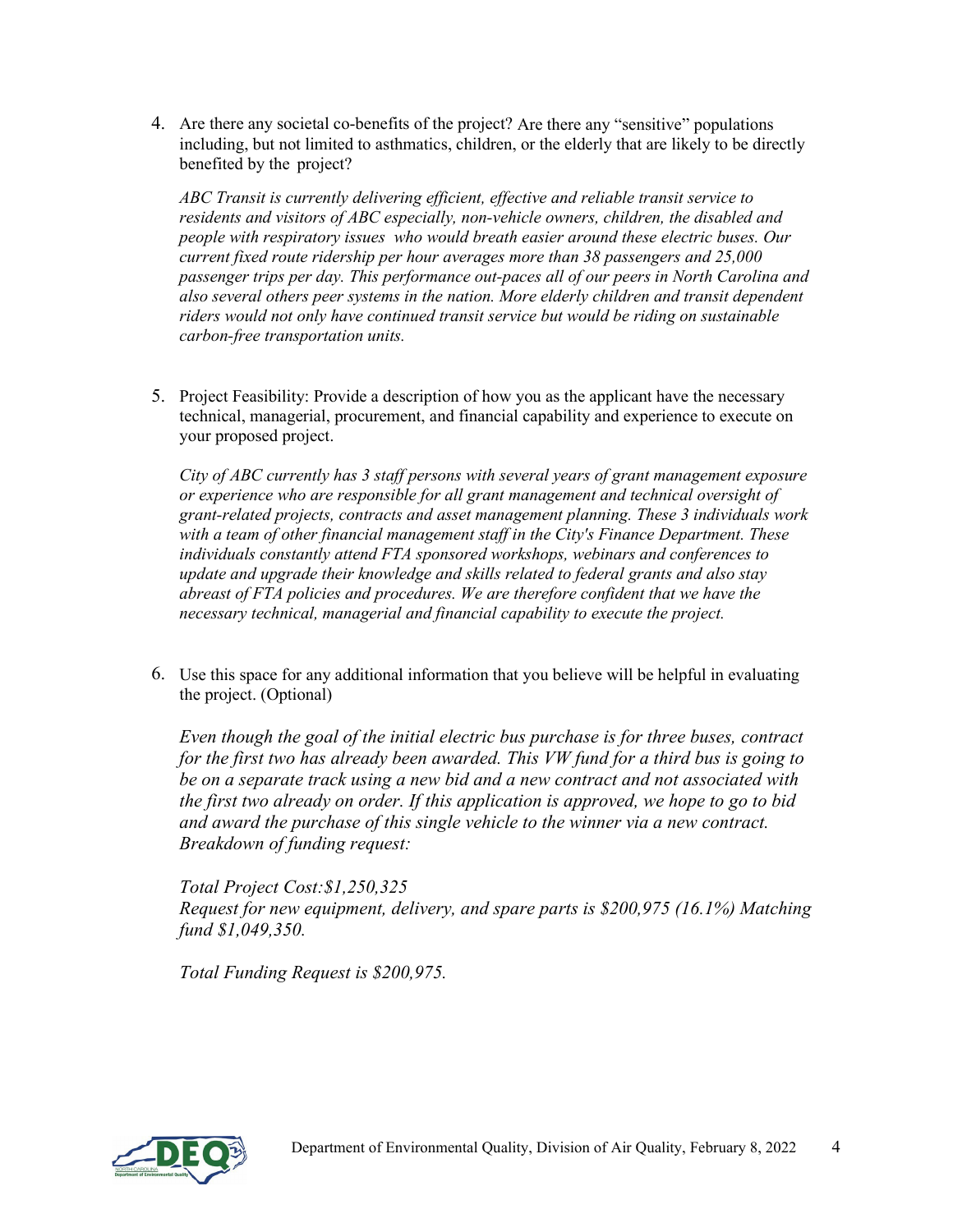#### **Certification**

The undersigned is an official authorized to represent the applicant. The person that submitted this document in the DAQ Grants Management System has the authority to legally bind the applicant or be the designated fiscal agent. The application was electronically signed in the DAQ Grants Management System when submitted by the applicant.

*I certify that all proposed activities will be carried out; that all money received will be utilized solely for the purposes for which it is intended; that records documenting the planning process and implementation will be maintained and submitted when requested, and DEQ is hereby granted access to inspect project sites and/or records. It is understood that if this project is selected a contract with DEQ will be executed. I further attest that at least 70% of the equipment's operation will occur in North Carolina for the next 5 years.*

| <b>Print Name of Authorized Representative</b> | <b>Title</b>                 |
|------------------------------------------------|------------------------------|
| Tom Thumb                                      | <b>Transit Administrator</b> |
| Date                                           |                              |
| 02/5/2022                                      |                              |

### Required and Optional Attachments

*Required application attachments and the original application are available to view in the DAQ Grants Management System.*

- 1. A completed the DAQ application vehicle worksheet.
- 2. Any nonprofit applicants required to obtain a Charitable Solicitation License from the North Carolina Department of the Secretary of State must provide a copy of the license.
- 3. Applicants using renewable energy credits must include a signed copy of the agreement with the local utility documenting the percent of renewable energy purchased for each station or other documentation agreed upon with NCDEQ.
- 4. An itemized budget for the project.
- 5. Any optional attachments such as any supporting documentation or letters of support, etc.